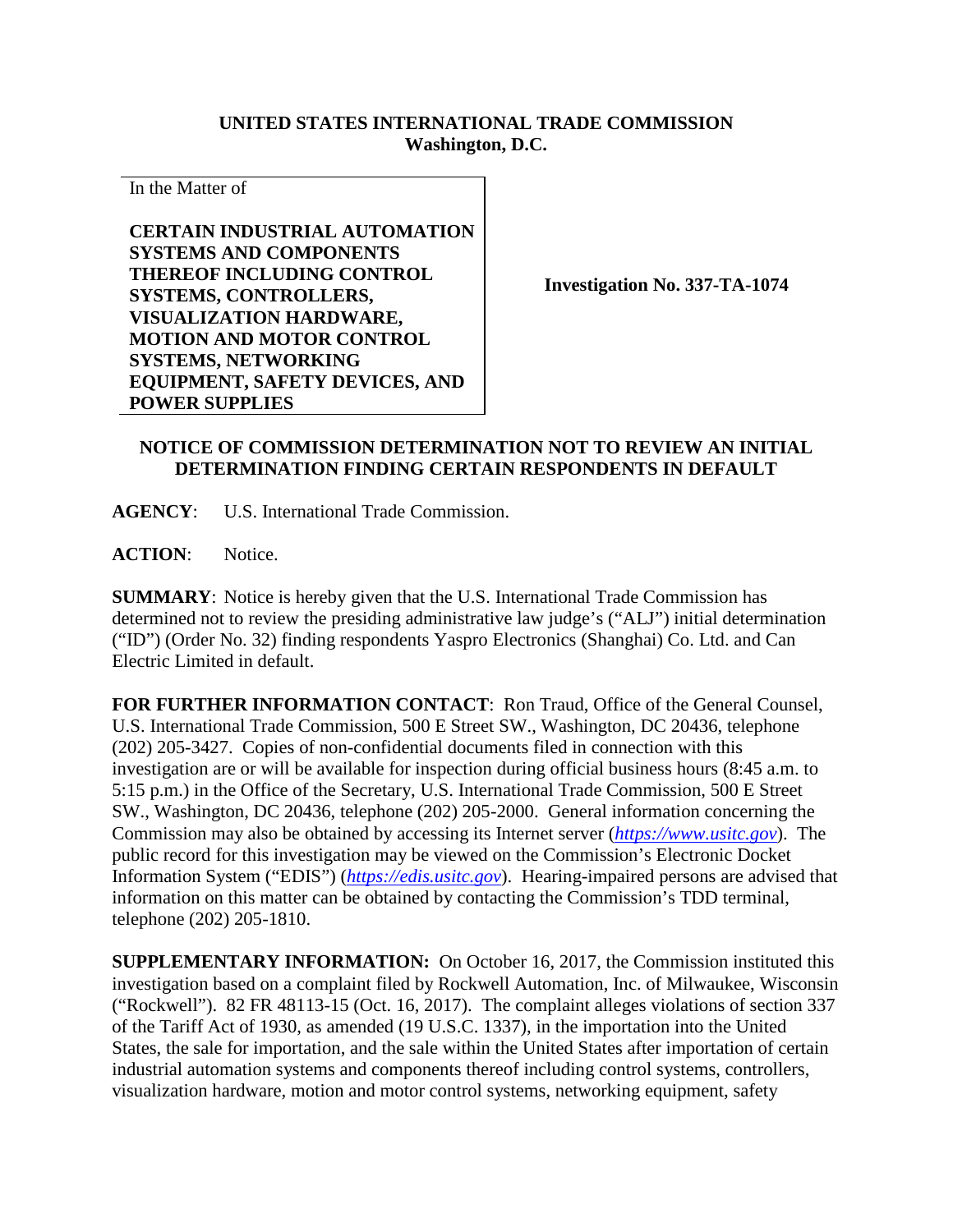devices, and power supplies by reason of infringement of U.S. Trademark Reg. No. 1,172,995; U.S. Trademark Reg. No. 696,401; U.S. Trademark Reg. No. 693,780; U.S. Trademark Reg. No. 1,172,994; U.S. Trademark Reg. No. 712,800; U.S. Trademark Reg. No. 712,836; U.S. Trademark Reg. No. 2,510,226; U.S. Trademark Reg. No. 2,671,196; U.S. Trademark Reg. No. 2,701,786; U.S. Trademark Reg. No. 2,412,742; U.S. Copyright Reg. No. TX0008389890; U.S. Copyright Reg. No. TX0008389887; U.S. Copyright Reg. No. TX0008390098; U.S. Copyright Reg. No. TX0008390094; U.S. Copyright Reg. No. TX0008390077; U.S. Copyright Reg. No. TX0008390088; U.S. Copyright Reg. No. TX0008390116; U.S. Copyright Reg. No. TX0008390084; U.S. Copyright Reg. No. TX0008390111; and U.S. Copyright Reg. No. TX0008390091. *Id.* The notice of investigation named the following respondents: Can Electric Limited, of Guangdong, China; Capnil (HK) Company Limited, of Hong Kong; Fractioni (Hongkong) Ltd., of Shanghai, China; Fujian Dahong Trade Co., Ltd, of Fujian, China; GreySolution Limited d/b/a Fibica, of Hong Kong; Huang Wei Feng d/b/a A-O-M Industry, of Shenzhen, China; KBS Electronics Suzhou Co, Ltd., of Shanghai, China; PLC-VIP Shop d/b/a VIP Tech Limited, of Hong Kong; Radwell International, Inc. d/b/a PLC Center, of Willingboro, NJ; Shanghai EuoSource Electronic Co., Ltd, of Shanghai, China; ShenZhen T-Tide Trading co., Ltd., of Shenzhen, China; SoBuy Commercial (HK) Co. Limited, of Hong Kong; Suzhou Yi Micro Optical Co., Ltd., d/b/a Suzhou Yiwei Guangxue Youxiangongsi, d/b/a Easy Micro-optics Co. LTD., of Jiangsu, China; Wenzhou Sparker Group Co. Ltd., d/b/a Sparker Instruments, of Wenzhou, China; and Yaspro Electronics (Shanghai) Co., Ltd., of Shanghai, China. *Id.* The Office of Unfair Import Investigations is a party to the investigation.

The Commission previously found the following respondents in default: Fractioni (Hongkong) Ltd.; GreySolution Limited d/b/a/ Fibica; KBS Electronics Suzhou Co., Ltd.; Shanghai EuoSource Electronic Co., Ltd.; ShenZhen T-Tide Trading Co., Ltd.; SoBuy Commercial (HK) Co. Limited; and Suzhou Yi Micro Optical Co., Ltd. Order 17 (Feb. 1, 2018), *not reviewed*, Notice (Feb. 26, 2018).

On March 28, 2018, the ALJ issued Order 20, granting a motion by Rockwell, directing Yaspro Electronics (Shanghai) Co. Ltd. and Can Electric Limited (collectively, "Defaulting Respondents") to show cause by April 9, 2018, why they should not be found in default for their failure to respond to the complaint and notice of investigation after service was effected. Defaulting Respondents did not respond to the show-cause order.

On June 28, 2018, the ALJ issued Order 32, the subject ID, finding Defaulting Respondents in default under 19 CFR 201.16 for failing to respond to the complaint and notice of investigation after service was effected. No party petitioned for review of the ID. The Commission has determined not to review the ID.

The authority for the Commission's determination is contained in section 337 of the Tariff Act of 1930, as amended (19 U.S.C. 1337), and in part 210 of the Commission's Rules of Practice and Procedure (19 CFR part 210).